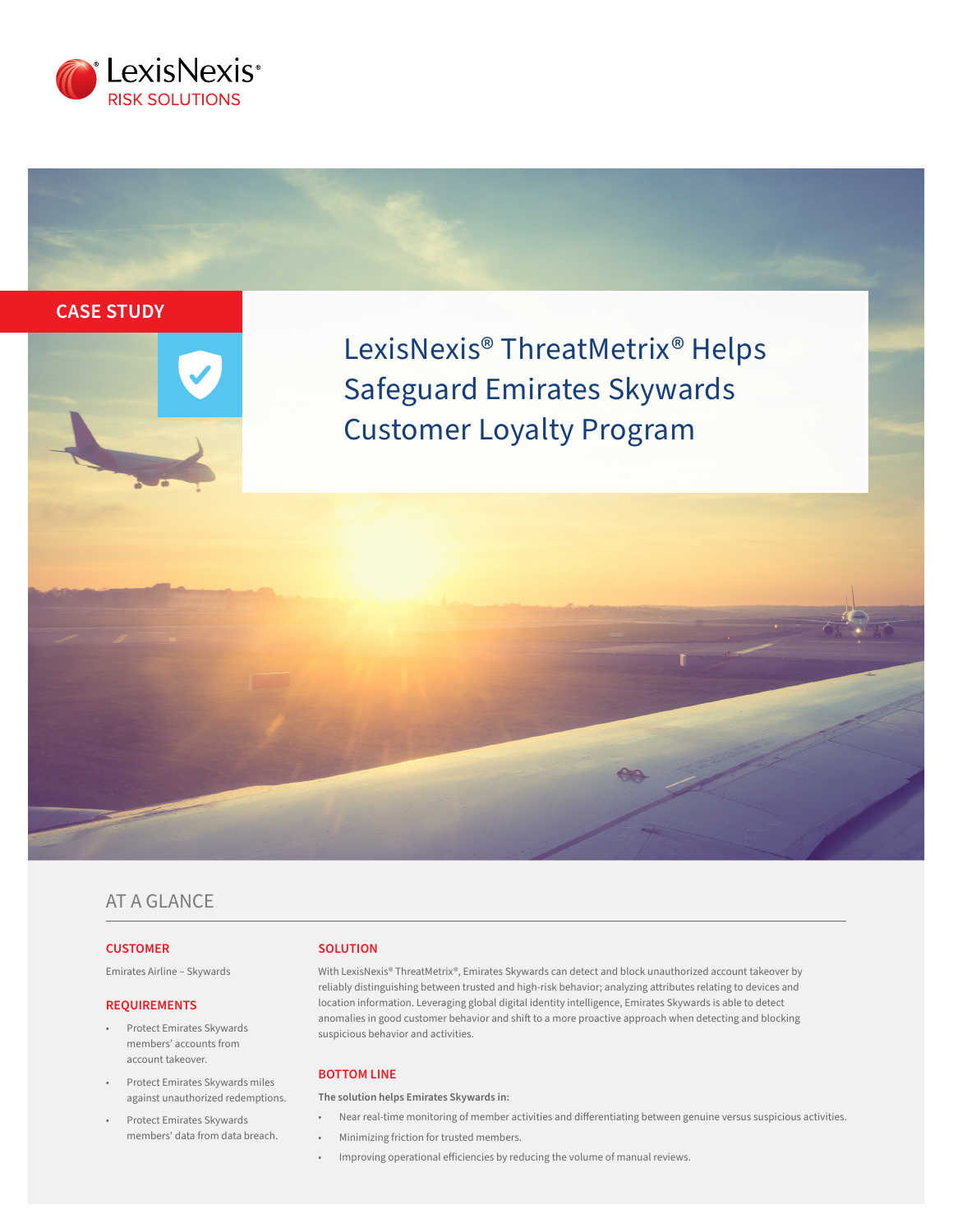## **Overview (Pre-COVID-19)**

Emirates is the largest airline in the Middle East, with 56 million passengers flown in 2019-20. Based in Dubai, United Arab Emirates, the airline operates over 3,600 flights per week serving 155 countries in 81 countries from its hub at Dubai International Airport and is the fourth largest airline in the world in terms of international passengers carried.

In a competitive industry driven by passengers seeking low cost fares, Emirates rewards frequent flyers with its Skywards loyalty program. Passengers accrue Emirates Skywards miles by flying with the airline and through many of Emirates Skywards partners and can then redeem miles earned for a myriad of flight and non-flight benefits, including flight upgrades, reward tickets and redemption options from a diverse portfolio of Lifestyle, Leisure and Retail partners.

## **Business Challenge**

Emirates Skywards wanted to protect the value of its loyalty program miles, with a solution that could:

**• Protect Emirates Skywards member accounts from unauthorized access, while minimizing friction for good, returning customers**

Loyalty programs are seen as a lucrative opportunity by fraudsters who aim to redeem miles accrued by genuine customers. Having taken over a member account, fraudsters look to profit from the monetary value of free flights, upgrades and other rewards on offer and in some instances from members' data.

Emirates Skywards wanted a solution that not only protects customer accounts from unauthorized access, but also preserves a frictionless member experience across key touchpoints throughout the member's journey.

**• Promote proactive fraud monitoring**

Fraud monitoring was carried out based on exception reporting which was a reactive approach in nature. Emirates Skywards was therefore looking for a solution which would enhance its fraud monitoring from a reactive to a proactive approach.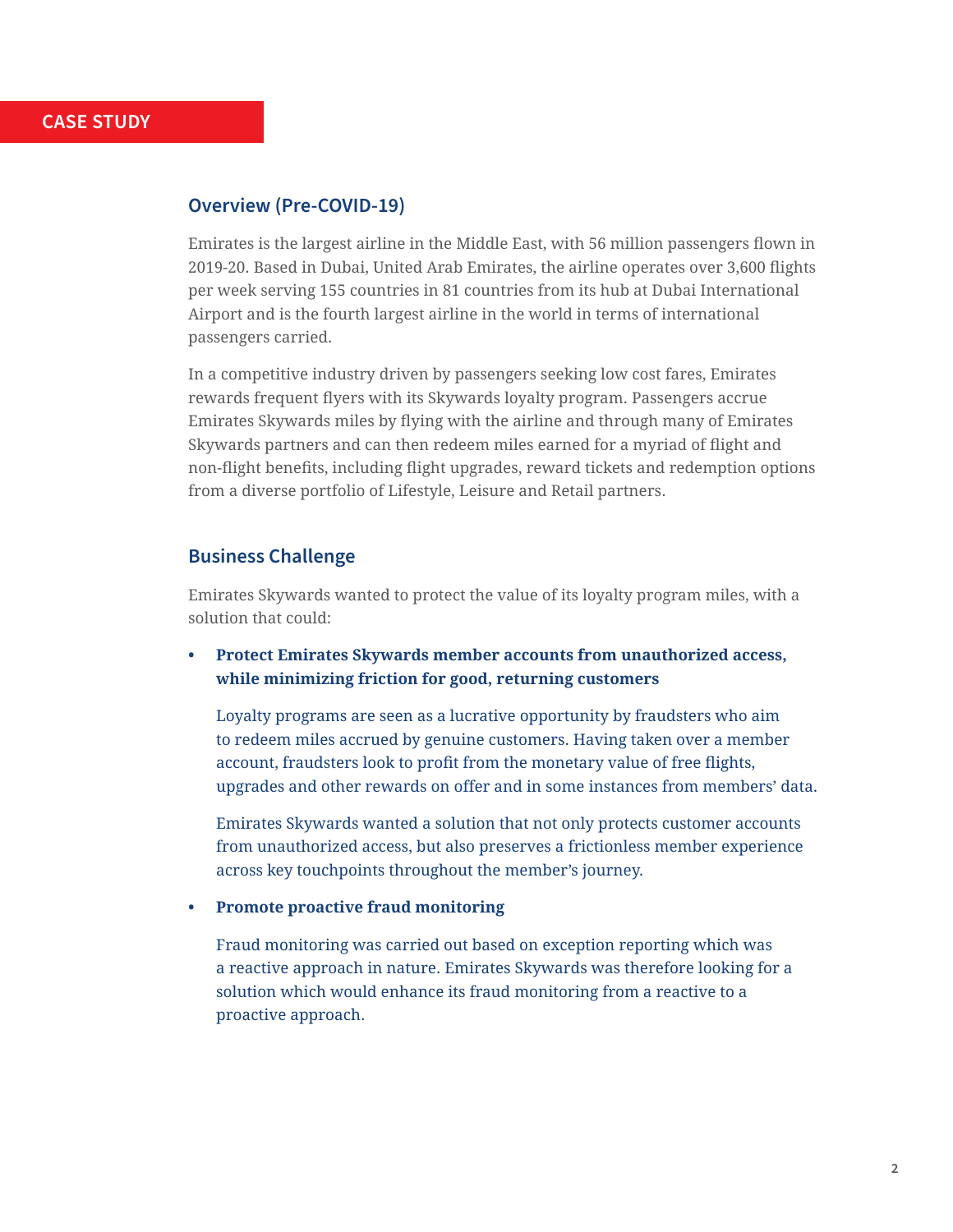## **CASE STUDY**

## **Harnessing Global Shared Intelligence to Protect Against Fraudulent Member Account Activities**

Deployed across various member activities, LexisNexis ThreatMetrix helped to protect customer accounts, data and miles across digital and offline channels using a number of key capabilities, including:



**Digital Identity Intelligence:** Helped Emirates Skywards detect high-risk events in near real time. The LexisNexis® Digital Identity Network® collects and processes global shared intelligence from millions of daily consumer interactions including logins, payments, and new account applications. Using this information, the ThreatMetrix solution creates a unique digital identity for each user by analyzing the myriad connections between devices, locations, and anonymized personal information. Behavior that deviates from this trusted digital identity can be reliably identified in near real time, alerting Emirates Skywards to potential fraud.



**ThreatMetrix SmartID®:** Identifies returning users that wipe cookies, use private browsing, and change other parameters to bypass device fingerprinting. This improves returning user detection and reduces false positives. Derived from the analysis of many browsers, plug-in, and TCP/IP connection attributes, SmartID is based exclusively on device attributes to improve the detection of returning visitors, especially those trying to elude identification.